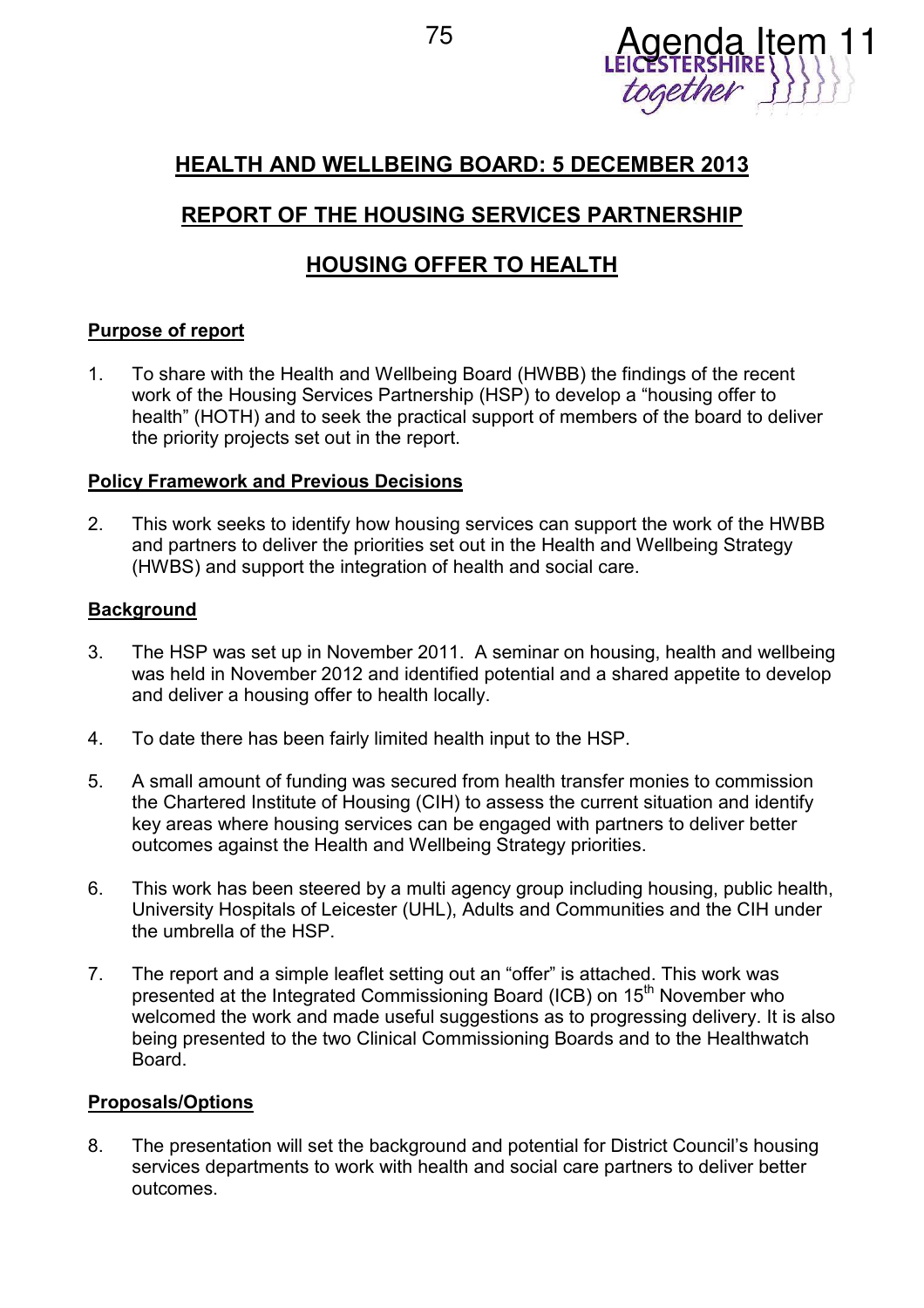- 9. Following discussions at the ICB ways to progress delivery of the 5 initial key project areas are set out below:
- **Hospital housing action team** (lead Quinn Quinney agq@blaby.gov.uk) Involvement in the current work at UHL to understand delayed discharge issues and work with LPT around the Bradgate Unit discharge issues.
- **Handy person support services** (lead Becca Holcroft rh@blaby.gov.uk) Link into the "Help to Live at Home" project which has housing services involved in the project.
- **First Contact scheme in Primary Care** (lead Debbie Preston debbie.preston@leics.gov.uk) – Discussions with CCGs and information from First Contact pilot GP practices to sell the idea to other practices.
- **Keeping warm and well at home** (lead Rosemary Leach rosemary.leach@hinckley-bosworth.gov.uk) – Link into the "Help to Live at Home" project.
- **Older persons holistic support** (lead Sharon Stacey sharon.stacey@hinckleybosworth.gov.uk) – Link into the "Help to Live at Home" project.
- 10. The Steering Group set up to oversee the research part of the project will continue and will oversee delivery. Memberships of the group will be extended to include all project leads and performance support. Progress will be reported into the Housing Services Partnership.

## **Consultation/Patient and Public Involvement**

11. A wide range of agencies and individuals were involved in the project through an Appreciative Inquiry event held on  $11<sup>th</sup>$  April 2013.

## **Resource Implications**

- 12. Resources will be needed to progress some of the project areas highlighted in the presentation and report.
- 13. In some instances this will require a short term resource to identify what can be done, for example backfilling housing options post to allow a specialist to work alongside partners to scope out and test different ways of working to reduce delayed discharge. In other areas resources would be need to establish the business case for alternative ways of working.
- 14. District Councils are keen to provide their expertise and input to shaping change programmes but are not sufficiently resourced to be able to direct existing capacity into new services away from frontline services unless efficiencies are delivered though the new ways of working.

## **Conclusions/Recommendations**

(a) That the Health and Wellbeing Board comment on the report and approach set out in the presentation and this paper.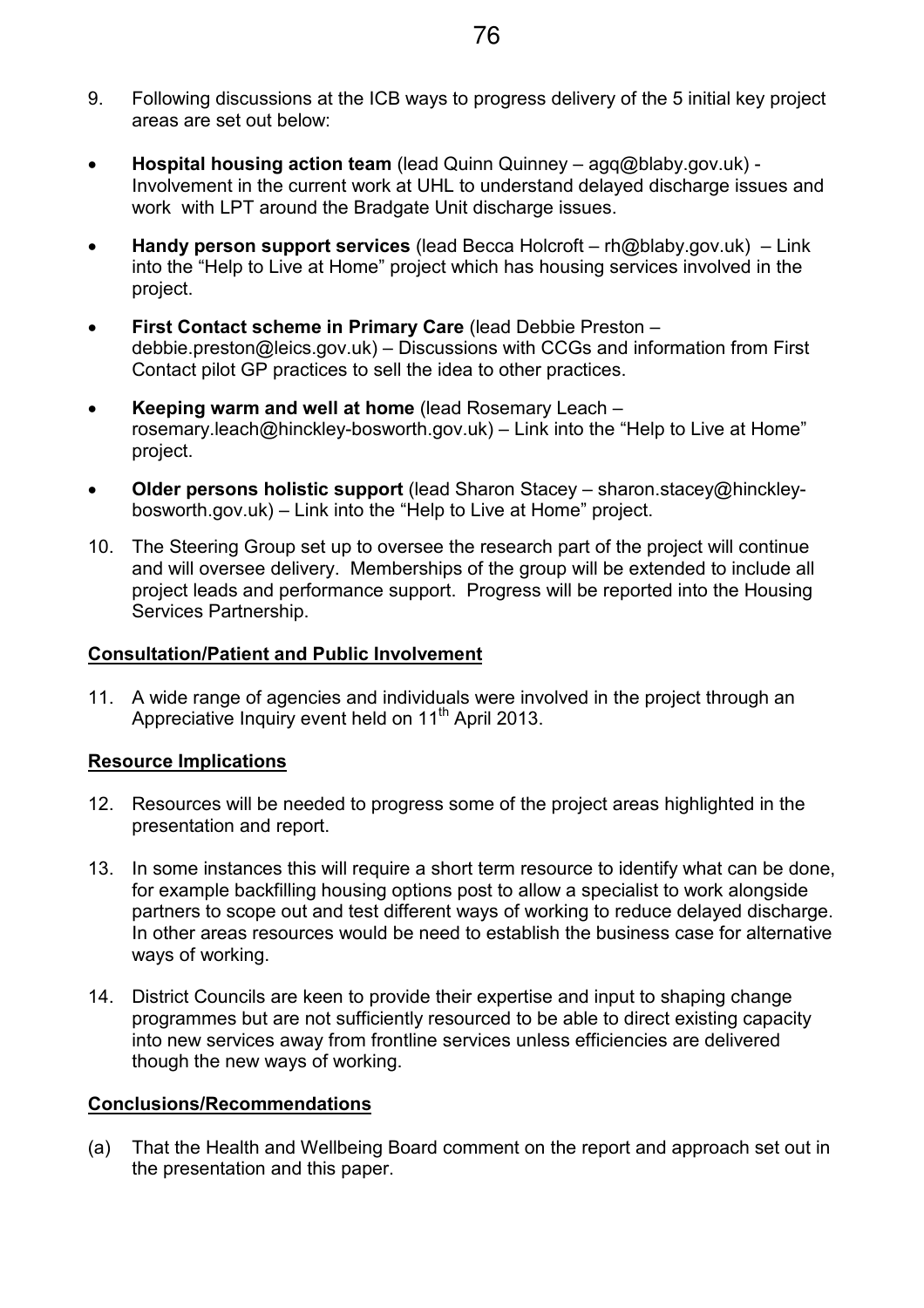- (b) That health partners identify who will lead for them and become actively involved in the HSP.
- (c) That the HWBB support the 5 priority project areas for action.

## **Background papers**

None.

## **Circulation under the Local Issues Alert Procedure**

N/a

## **Officer to Contact**

Sandra Whiles, Chief Executive - Blaby District Council Telephone: 0116 2727501 Email: sw2@blaby.gov.uk

## **List of Appendices**

- Report Leicestershire District Council "Housing Offer to Health and Wellbeing"
- Leaflet "Housing's Offer to Health"

## **Relevant Impact Assessments**

## Equality and Human Rights Implications

4. No direct implications.

Crime and Disorder Implications

5. No direct implications.

## Environmental Implications

6. No direct implications.

## Partnership Working and associated issues

7. Detailed in the body of the report.

## Risk Assessment

8. The report highlights opportunities which will seek to mitigate financial and other risks to the overall system.